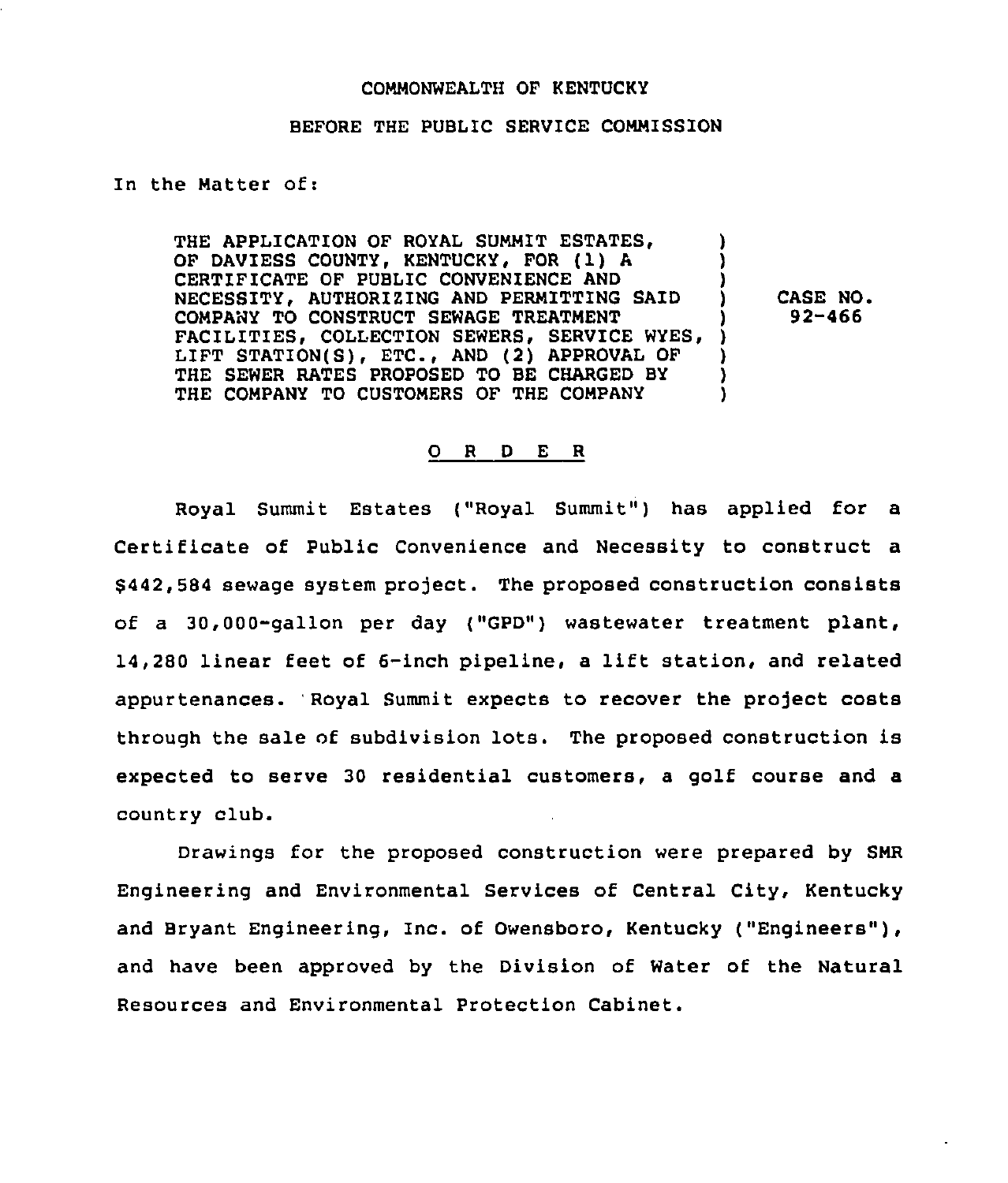## Projected Revenue

In its application, Royal Summit projected operating revenues of \$14,160 based on a customer base of 80 residential customers. Royal Summit subsequently amended its projections and the utility now expects only 30 residential customers upon completion of Phase I of the construction. Royal Summit also projects the golf course and country club to have usage of 13,500 GPD or 405,000 gallons per month ("GPN"). Using this level of usage, the proposed rate design results in annualized projected revenues of  $$11,284$ .

# Operating Expenses

In Exhibit <sup>5</sup> of the application Royal Summit projected its annual operating expenses to be \$15,982. Since the utility has not yet been placed into operation, the related expenses are not known and measurable and are based solely on estimates. The Commission finds these projected expenses are reasonable and should be used to establish initial rates for Royal Summit.

| $\mathbf{1}$ | 30 residential lots x 12 mos. =                                                              | 360 residential<br>equivalent units |
|--------------|----------------------------------------------------------------------------------------------|-------------------------------------|
|              | Commercial customer: 405,000 gallons + 12,000<br>$gallons = 33.75$                           |                                     |
|              | 33.75 residential equivalent                                                                 |                                     |
|              | units $x$ 12 mos. =                                                                          | 405 residential<br>equivalent units |
|              | Total                                                                                        | 765 residential<br>equivalent units |
|              | Revenue requirement + total residential units = proposed<br>rate for residential equivalents |                                     |
|              | 360 units x $$14.75 =$                                                                       | \$5,310                             |
|              | 405 units x \$14.75 =                                                                        | 5,974                               |
|              | Projected Total Operating Revenues                                                           | \$11,284                            |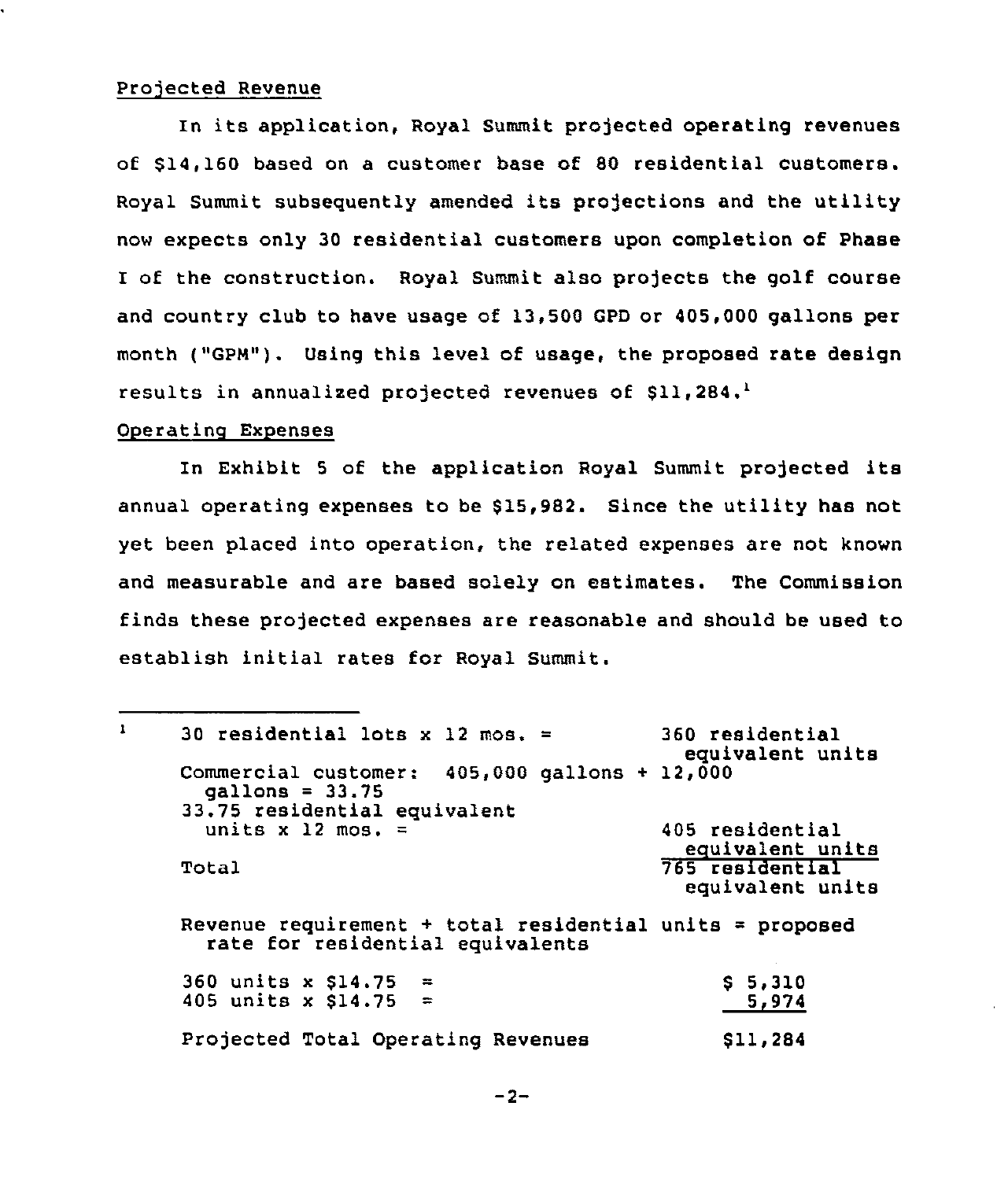## Revenue Requirements Determination

The approach generally used by this Commission to determine revenue requirements for small, privately-owned utilities is the operating ratio. The Commission is of the opinion that an 88 percent operating ratio would allow Royal Summit sufficient revenues to cover its operating expenses. Based on an operating ratio of 88 percent, the Commission has determined a revenue requirement for Royal Summit of  $$18,161.^2$  Therefore, Royal Summit has been granted rates sufficient to provide annual operating revenues of \$18,161, an increase of <sup>22</sup> percent over the normalized revenues determined by this Commission of \$11,284.

### Rate Design

Royal Summit calculates initial projected flows of 30,000 GPD or less. The projected demand of the golf course and country club is estimated to be 13,500 GPD. The residential lots sold in Phase I of the subdivision development will cause estimated flows of 12,000 GPD. An additional 4,500 GPD is included as an allowance for infiltration.

The proposed rate schedule consists of <sup>a</sup> flat monthly rate for residential customers with the same rate being applied to multifamily dwellings per unit, and a 2-step declining block schedule for commercial customers. Under the proposed rate design, commercial customers would pay a minimum monthly bill which would allow usage up to 7,500 GPN, with all usage in excess of 7,500 gallons billed at a flat rate per gallon. However, because the

```
-3-
```
 $\overline{\mathbf{2}}$  $$15,982 + .88 = $18,161.$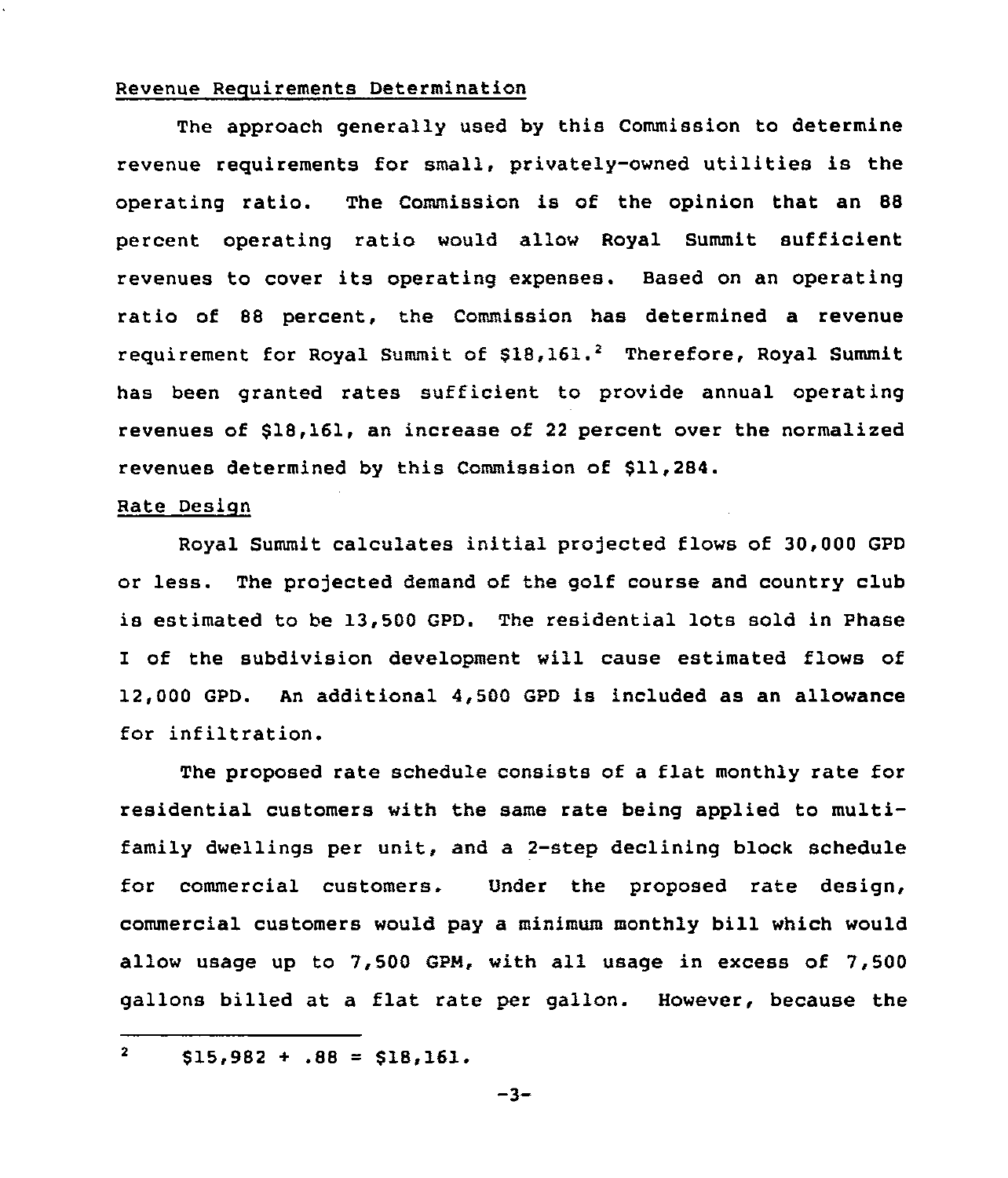single residential customer usage is estimated at 400 GPD or 12,000 GPN, the fair and reasonable residential equivalent unit should be based on 12,000 GPN.

Based on the projected usage flows, the Commission approves a rate design where the commercial rate is based on a residential equivalent unit of 12,000 GPN.

# Tao-On-Pee

Royal Summit proposed a \$900 connection fee for any residential unit outside the Royal Summit Estates Subdivision. The fee is intended to recover <sup>a</sup> portion of the estimated wastewater treatment plant cost per gallon of treatment plant capacity. <sup>A</sup> review of the utility's cost estimates indicates that the proposed tap fee is not equal to the expense of the service. The Commission finds that a connection fee of  $$1,832^3$  per residential unit outside the Royal Summit Estates is needed to reflect accurately the cost of capacity.

### Summarv

The Commission, having reviewed the evidence of record and being otherwise sufficiently advised, finds that:

1. Public convenience and necessity require that the construction proposed be performed and that a Certificate of Public Convenience and Necessity be granted.

 $-4-$ 

 $\overline{\mathbf{3}}$ 

<sup>400</sup> GPD  $x$  \$4.58 (treatment plant cost per gallons) = \$1,832.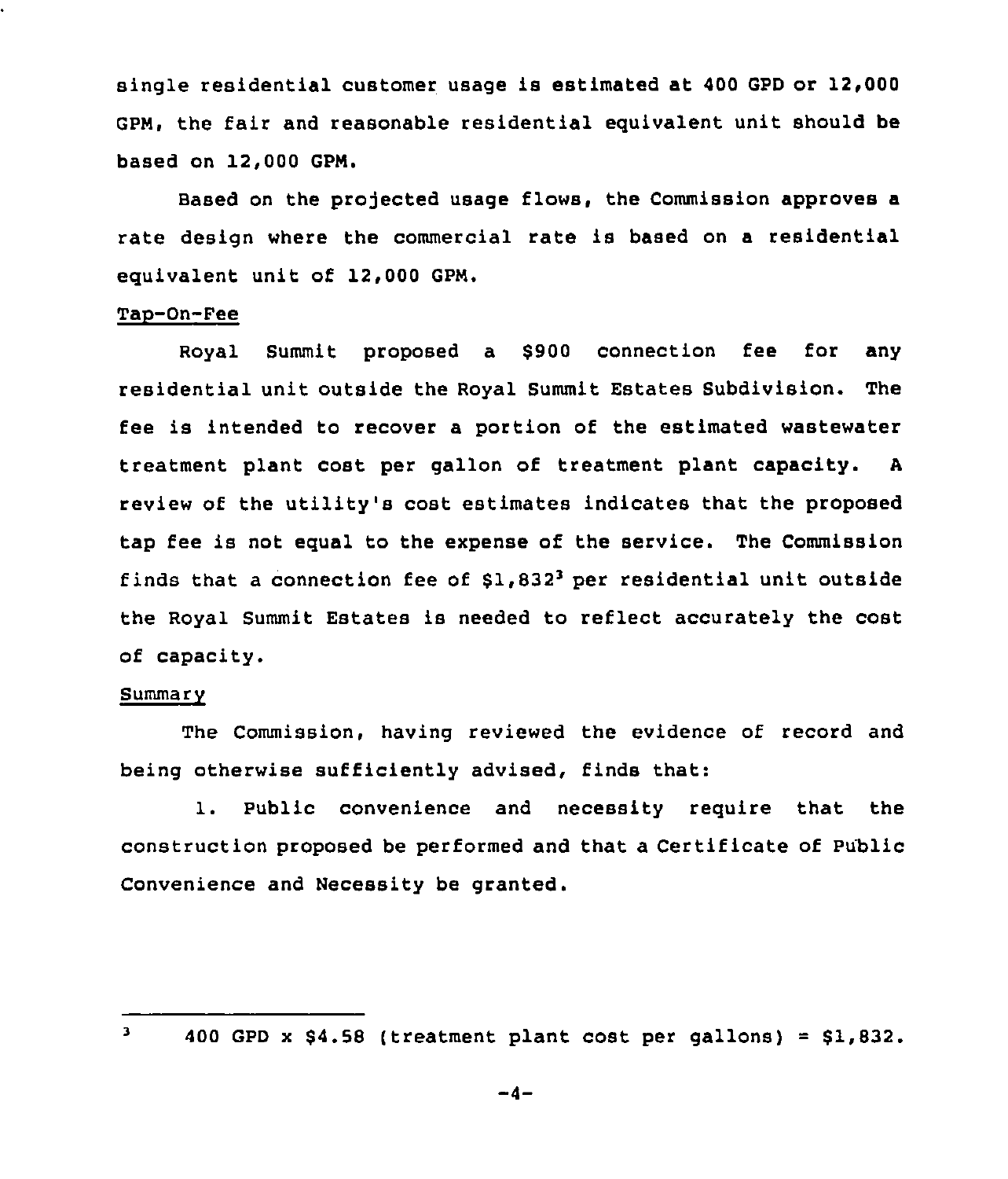2. The proposed construction consists of a 30,000 GPD wastewater treatment plant, 14,280 linear feet of 6-inch pipeline, lift stations, and related appurtenances.

3. Any deviation from the construction approved should be undertaken only with the prior approval of the Commission.

4. Royal Summit should obtain approval from the Commission prior to performing any additional construction not expressly certificated by this Qrder.

5. Royal Summit should furnish duly verified documentation of the total costs of this project including the cost of construction and all other capitalized costs (engineering, legal, administrative, etc.) within <sup>60</sup> days of the date that construction is substantially completed. Said construction costs should be classified into appropriate plant accounts in accordance with the Uniform System of Accounts for Sewage Utilities prescribed by the Commission.

6. Royal Summit's contract with its Engineers should require the provision of construction inspection under the general supervision of a professional engineer with a Kentucky registration in civil or mechanical engineering to ensure that the construction work is done in accordance with the contract plans and specifications and in conformance with the best practices of the construction trades involved in the project.

7. Royal Summit should require the Engineers to furnish a copy of the "as-built" drawings and a signed statement that the construction has been satisfactorily completed in accordance with

 $-5-$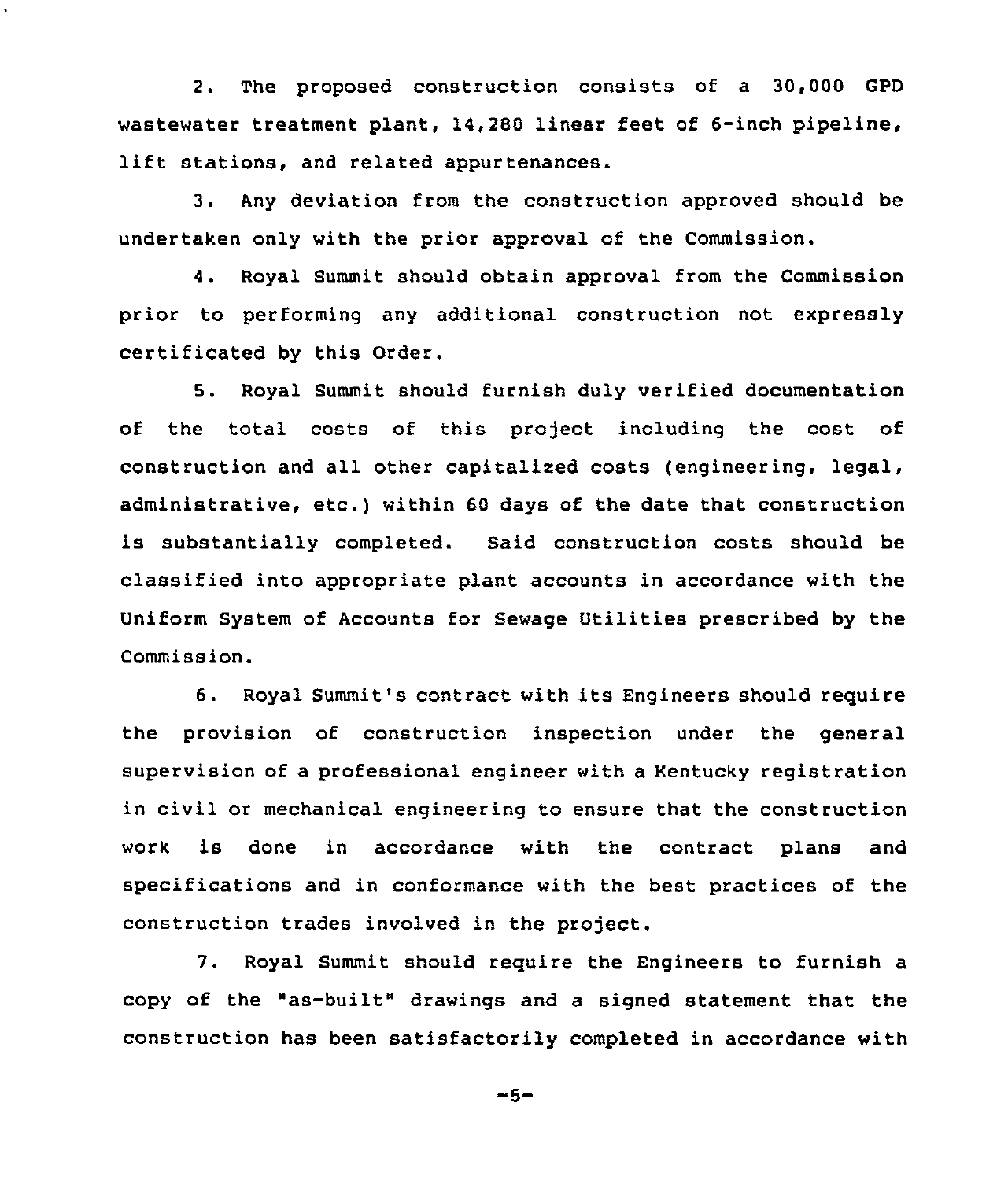the contract plans and specifications within 60 days of the date of substantial completion of this construction.

8. Royal Summit represented to the Commission that it will subsidize any shortfall of operating revenue until the subdivision can become self-supporting. The granting of a Certificate of Public Convenience and Necessity and approval of the rates herein are expressly conditioned on the performance by Royal Summit of such undertaking, and further, on full written disclosure by Royal Summit to its customers that rates may not reflect all the costs of operation of the treatment system. The disclosure shall be made before such customers have committed themselves to purchase property to be served by the system, and shall be in substantially the following form:

> The current rate for sewage disposal services for the subdivision is not sufficient to cover operating expenses without a subsidy from the<br>developer. If this development does not developer. If this development does not<br>continue as anticipated, your rate may anticipated, your rate increase substantially in the near future.

9. The rates in Appendix A, which is attached hereto and incorporated herein, are the fair, just, and reasonable rates for service provided by Royal Summit and will produce annual revenues of \$18,169.

10. Original Sheet No. <sup>4</sup> of Royal Summit's proposed tariff, should be amended to reguire a customer receive at least <sup>5</sup> days written notice of termination of service. Original Sheet No. 3, of Royal Summit's tariff should be amended to read: "No connection fees will be charged for service within the Royal Summit Estates Subdivision."

 $-6-$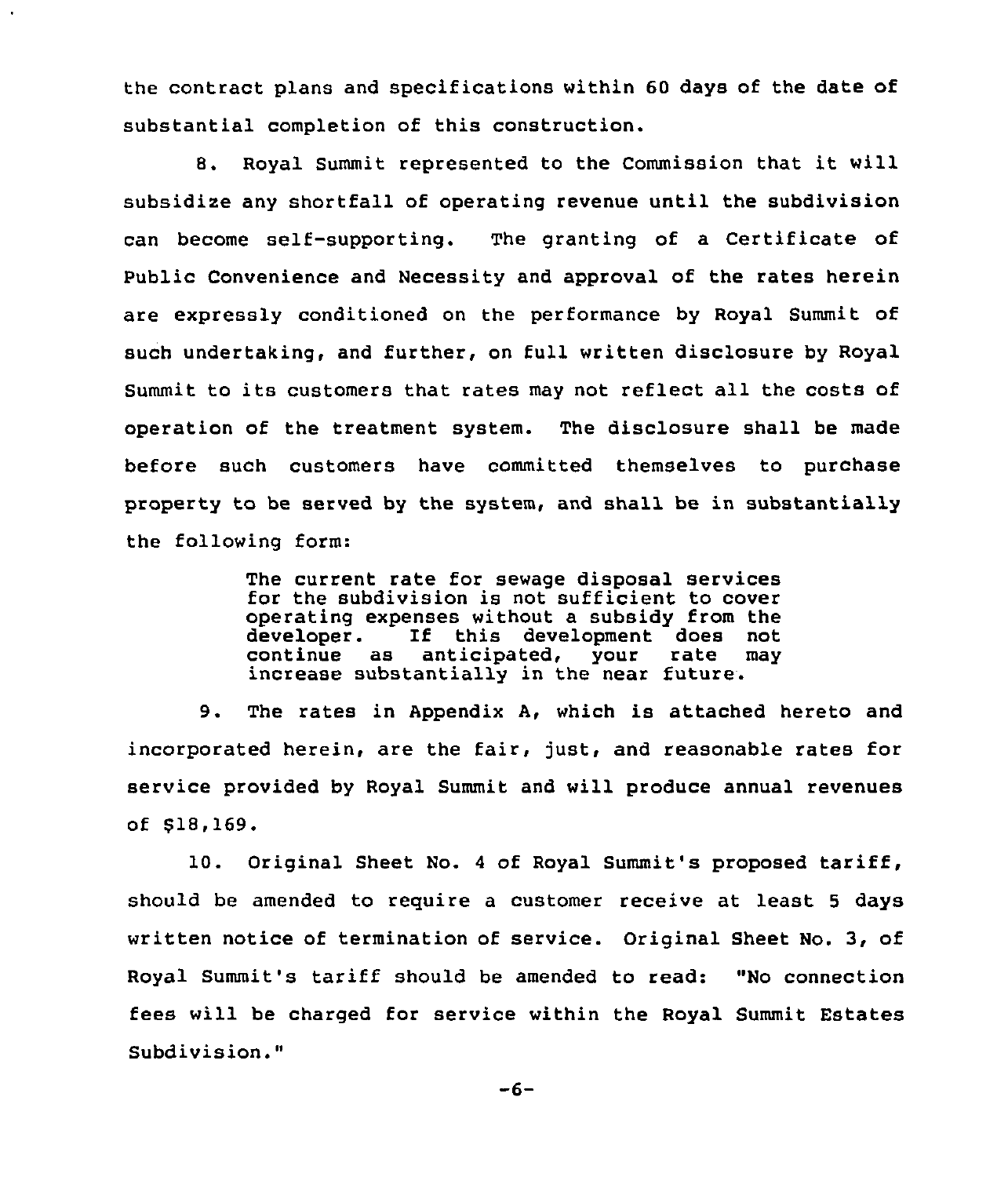11. Within <sup>30</sup> days from the date of this Order, Royal Summit should file with this Commission tariff sheets setting out the rules, rates, and regulations approved herein with the effective date being the date of this Order.

IT IS THEREFORE ORDERED that:

1. Royal Summit is granted a Certificate of Public Convenience and Necessity to proceed with the proposed construction as set forth in the plans of record herein.

2. Royal Summit shall comply with all matters set out in Findings <sup>3</sup> through <sup>7</sup> and Finding 10 as if the same were individually so ordered.

3. Royal Summit be and it hereby is directed to abide by the conditions in Finding 8. Further, Royal Summit shall notify any existing property owners within 20 days of the date of this Order and shall furnish to the Commission written acknowledgement of notice as contained in Appendix <sup>B</sup> to this Order within 30 days of the date of this Order. Further, Royal Summit shall furnish to the Commission on a quarterly basis, as required, written acknowledgement of notice from each prospective customer as contained in Appendix B to this Order.

4. The rates proposed by Royal Summit are hereby denied.

5. The rates and charges in Appendix <sup>A</sup> are approved for services rendered by Royal Summit on and after the date of this Order.

 $-7-$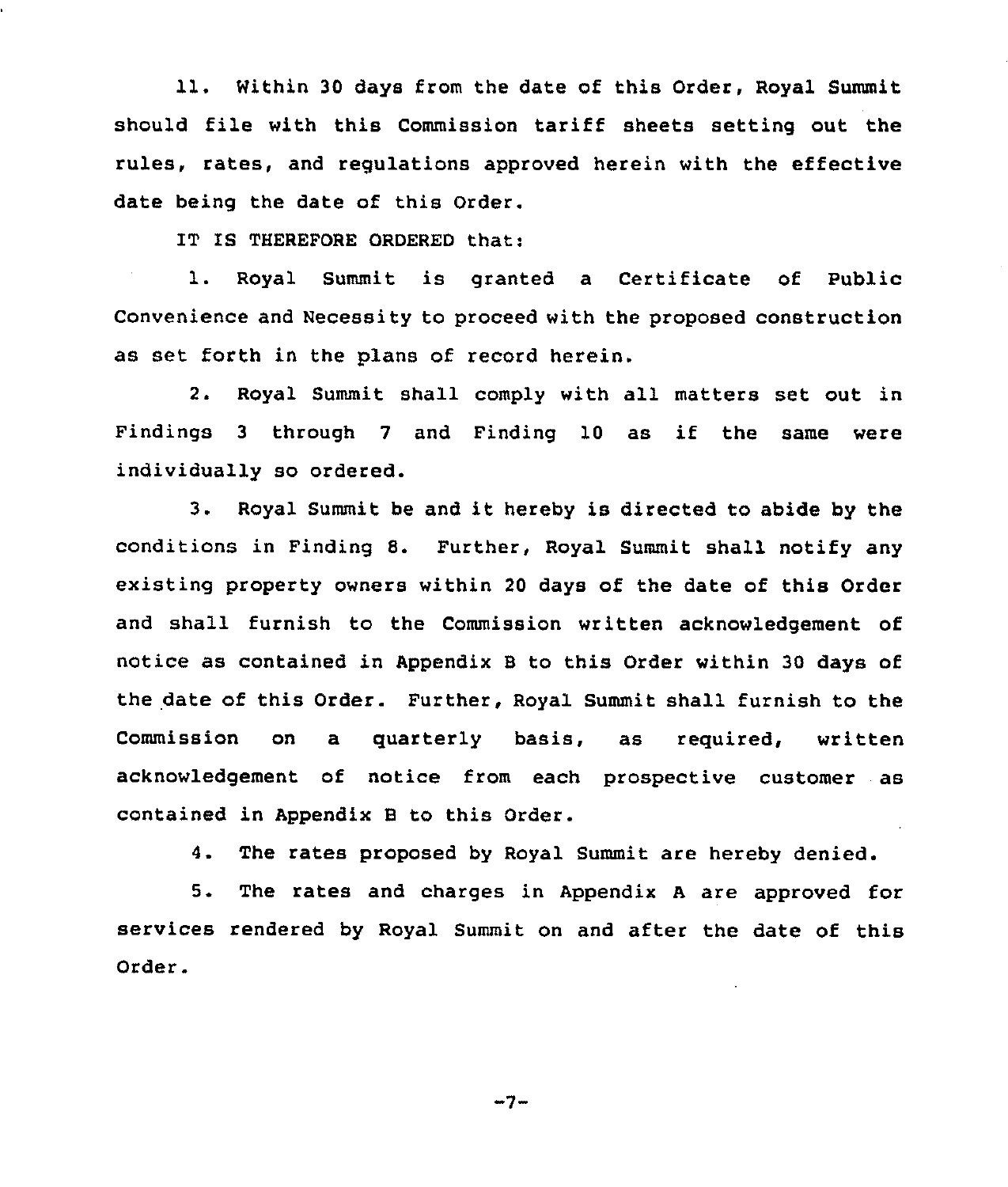6. Within 30 days from the date of this Order, Royal Summit shall file with this Commission tariff sheets setting out the rates, rules and regulations approved herein.

Done at Frankfort, Rentucky, this 8th day of March, 1993.

PUBLIC SERVICE COMMISSION

Chairman Commissione

ATTEST:

<u>:12</u>

Executive Director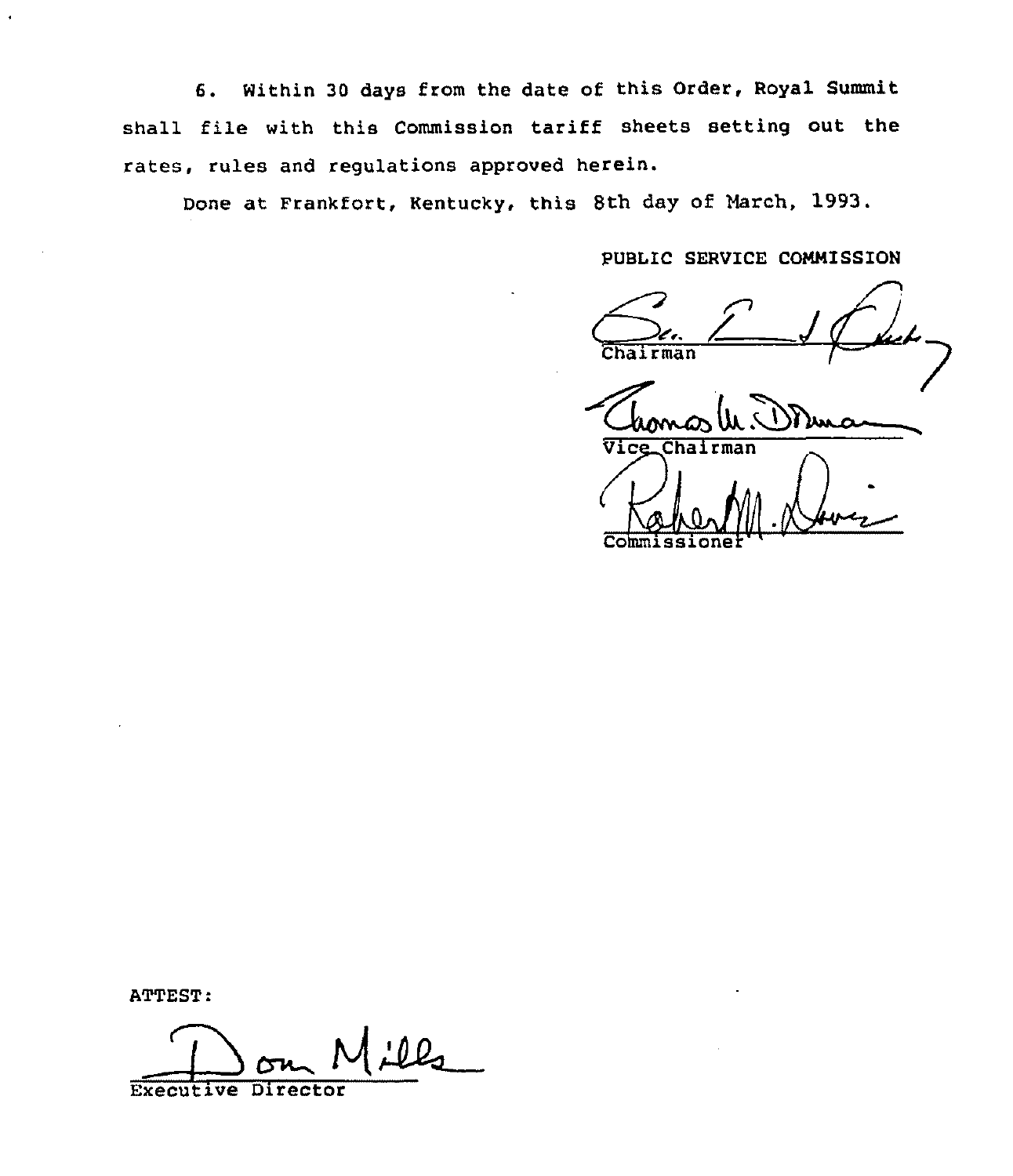#### APPENDIX A

APPENDIX TO AN ORDER OF THE KENTUCKI PUBLIC SERVICE COMMISSION IN CASE NO. 92-466 DATED MARCH 8, 1993

The following rates and charges are prescribed for the customers in the area served by Royal Summit Estates.

| Customer Category                       | Monthly Rate                            |
|-----------------------------------------|-----------------------------------------|
| Single Family Residential               | \$23.75/m0.                             |
| Multi-Family (Per Dwelling Unit)        | \$23.75/m0.                             |
| Commercial Sewer Service:               | \$ 23.75 per residential<br>equivalent* |
| Connection Fee (Charged per residential |                                         |

unit outside the Royal Summit Estates Subdivision) \$1,832

\* The number of residential equivalents and/or fractional parts thereof shall be determined by dividing the customer's average monthly water consumption in gallons by 12,000 gallons. The minimum bill for this type of service shall be \$23.75.